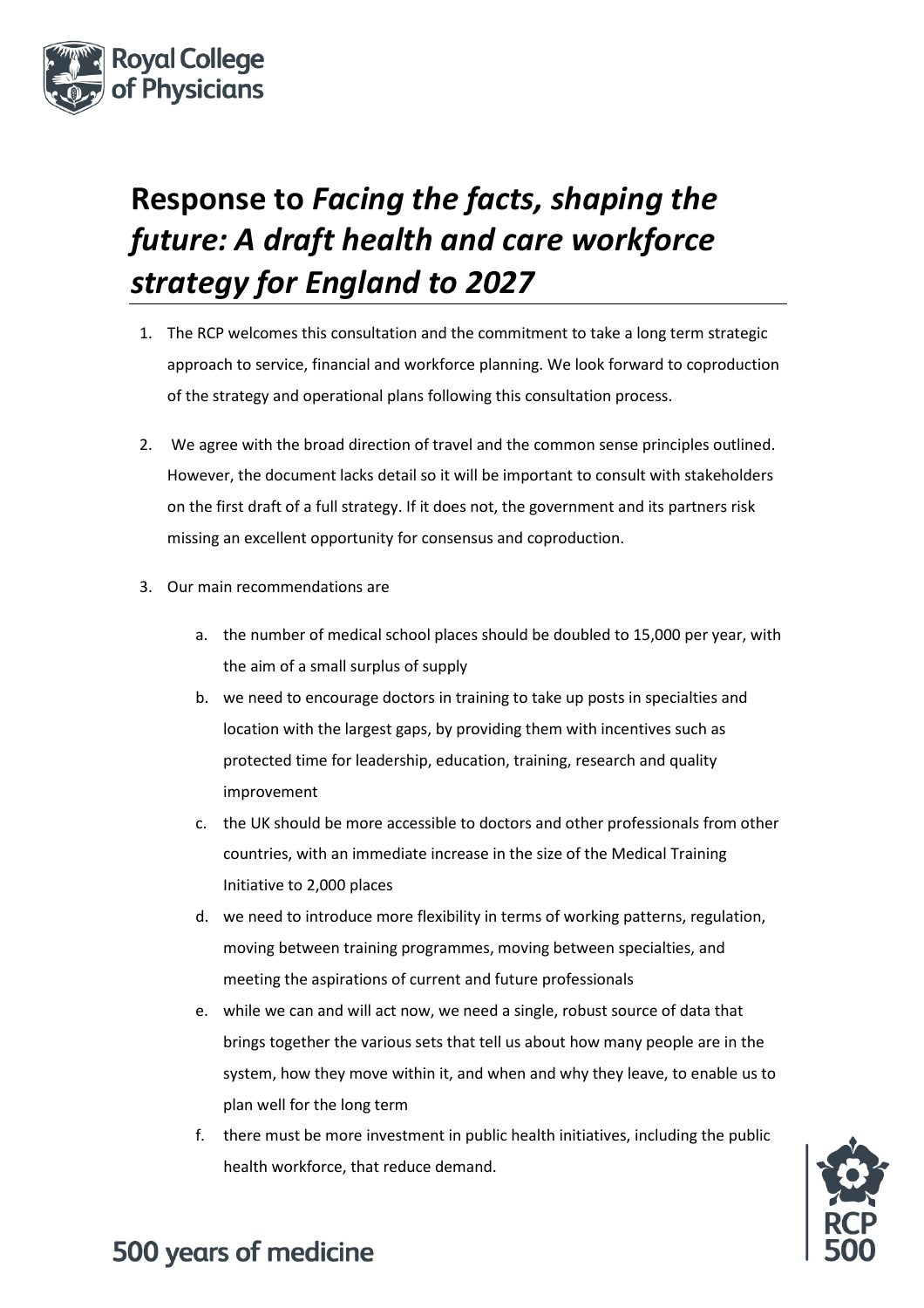- 4. The strategy will need to make clear how organisations will be incentivised and resourced to meet its aims. The RCP is encouraged by the fact this consultation has been jointly developed by the Department for Health and Social Care, HEE, PHE, NHS England, NHS Improvement, CQC and NICE. But it will need to be clear how progress against the strategy is collectively overseen.
- 5. When the draft strategy is published, the RCP expects to see a concrete plan for stakeholder engagement on both the strategy and subsequent operational planning.
- 6. Throughout this document we cite examples of the work we are doing to enhance education and training, improve morale and wellbeing, and help doctors relieve the pressure they are under. We look forward to working with the government and others, particularly in the areas of
	- a. understanding demand and supply
	- b. understanding the motivations and needs of doctors
	- c. encouraging doctors in training to take up posts in specialties and locations with the biggest gaps
	- d. portfolio careers
	- e. credentialing
	- f. Physician Associates
	- g. multidisciplinary teams
	- h. support for SAS grade doctors.

**Do you support the six principles proposed to support better workforce planning; and in particular, aligning financial, policy, best practice and service planning in the future?** 

7. The RCP broadly supports the principles, subject to comments below. But achieving the vision they express will be difficult in a service that is under significant pressure. NHS Improvement data shows that 1 in 11 NHS posts are unfilled, including 12% of nursing vacancies and 8% of doctor vacancies.

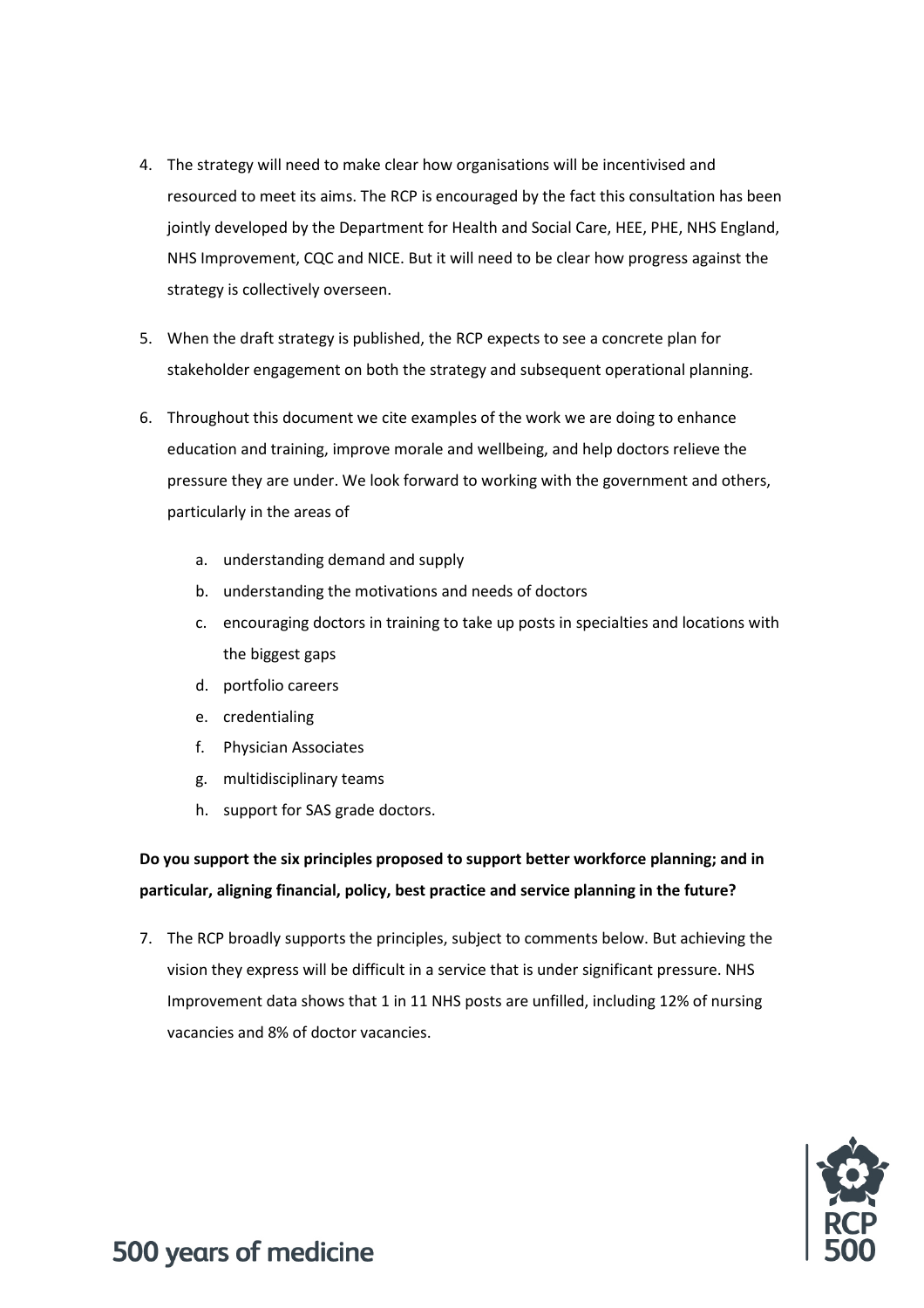- 8. In our annual census 2016-17
	- a. 24% of consultants reported that trainee rota gaps occur 'frequently' or 'often', with gaps most frequently in geriatric medicine, respiratory medicine and acute internal medicine
	- b. 1,542 consultant jobs were advertised, but only 853 certificates of completion of training were awarded
	- c. 45% of consultant posts were not appointed to, 65% due to no applicants and 19% due to no suitable applicants
	- d. the lowest rates of appointment success were in geriatric medicine and acute internal medicine.
- 9. Particularly problematic is the strategy's focus on reducing reliance on staff from other countries. The simple fact is, we do not have enough UK trained doctors. Until we do, we must make sure we can recruit staff from other countries to reduce the pressure on the system.
- 10. If that pressure is not relieved, the NHS will be unable to become the inclusive modern model employer envisioned in the consultation document. When you're fighting to keep your head above water, it's not possible to improve your swimming technique.

#### *Securing the supply of staff*

- 11. The RCP believes we should invest more in developing the home grown workforce. But we question the assertion that the NHS draws "staff from other countries in large numbers just because we have failed to plan and invest." The NHS benefits from people who have different training and life experiences, just as other countries benefit from their citizens training and working in the NHS.
- 12. The UK operates in a global marketplace, and if we are to promote UK plc after we leave the EU we need to make sure the UK is accessible. Key to that is recognising the mutual benefits of immigration.

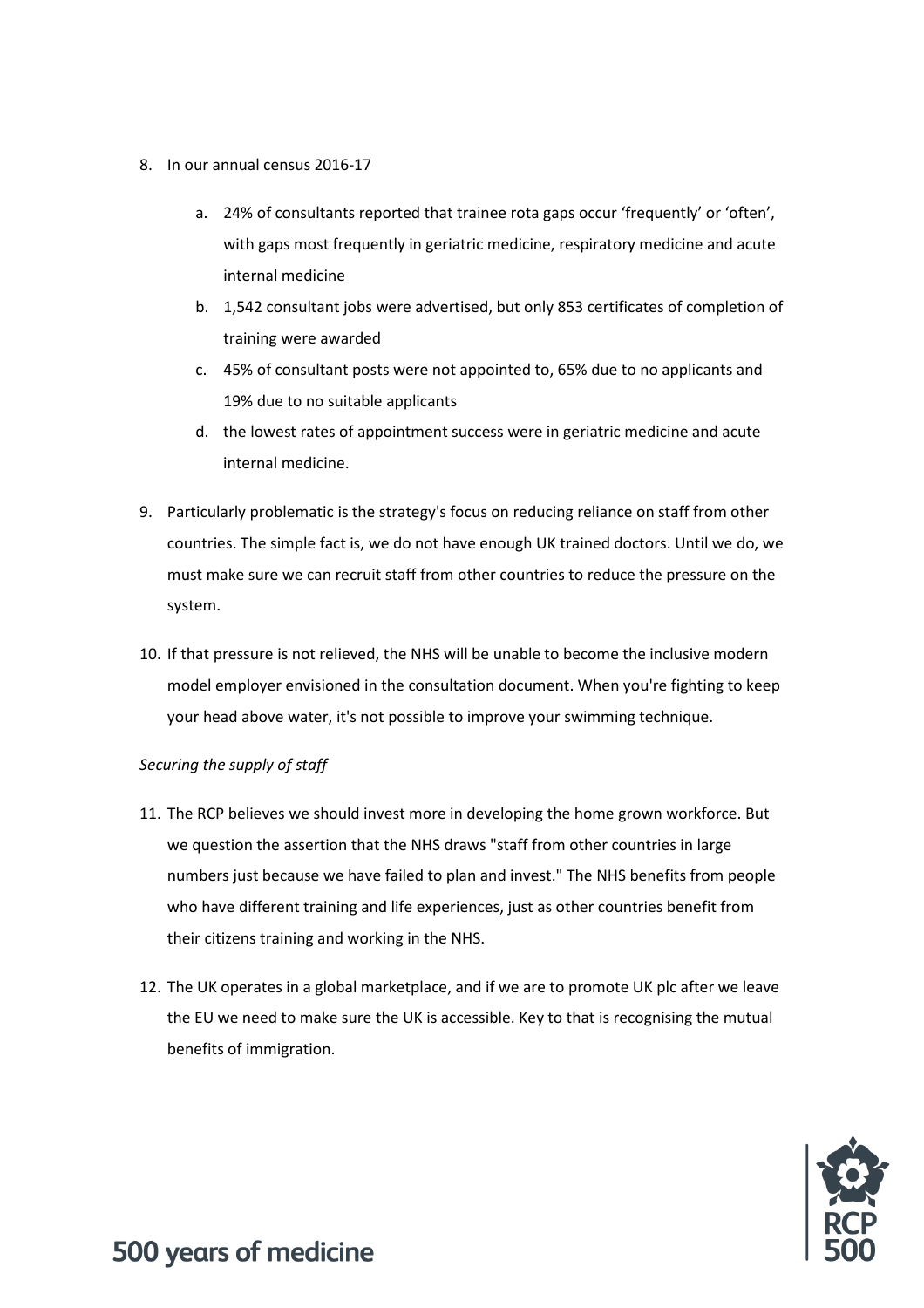#### 13. We need to urgently

- include more medical specialties on the shortage occupation list, particularly geriatric medicine, respiratory medicine and acute internal medicine
- exclude roles that are on the shortage occupation list from the Tier 2 visa Certificate of Sponsorship (CoS) allocation process
- increase the number of CoS available to the Medical Training Initiative to 2,000 and keep it under annual review
- establish a scheme similar to the MTI for people from countries, such as Australia, that are not on the DfID priority list nor classed as low or lower middle-income
- streamline the process for registering doctors who trained in other countries.

#### *Enabling a flexible and adaptable workforce through our investment in educating and training new and current staff*

- 14. The RCP believes we should introduce accreditation of prior learning, to allow doctors in training to move between specialties where desirable. There should be more dual training in generalism and specialty, without a reduction in the length of training.
- 15. There needs to be more training posts in hospital based specialties, especially general medicine, acute medicine, geriatrics and doctors dually accredited in general internal medicine.
- 16. More resources should be invested in training and educating Physician Associates. Demand for such training should be increased by promoting the role to both potential professionals and the organisations that could benefit from them.

#### *Providing broad pathways for careers in the NHS*

- 17. The RCP agrees NHS staff should have more opportunities to develop their skills and experience. In a recent survey of members, we found that
	- 56% of doctors undertaking research do not have protected time for it
	- 54% of doctors undertaking leadership do not have protected time for it
	- 45% of doctors undertaking education and training do not have protected time for it.

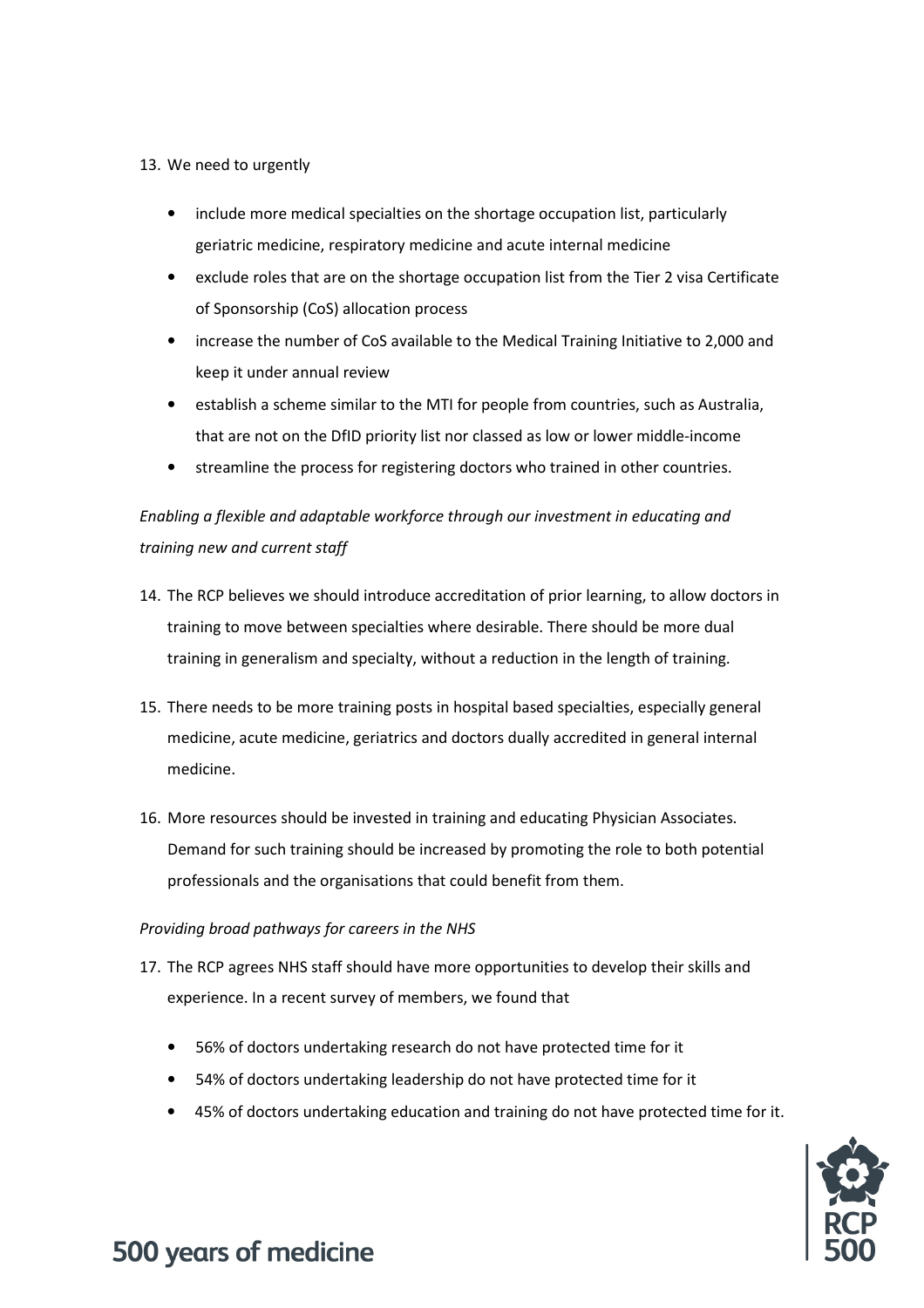18. In our wellbeing snapshot survey, doctors told us they want more protected time for activities such as leadership, education, training, research and quality improvement. Trusts need to work with their teams to provide this time. With rotas under extreme pressure, we recognise the difficulties of doing that, but our chief registrar programme has shown it is possible. Our forthcoming portfolio career project seeks to do something similar, but with the addition of attracting people into specialties and locations that have the largest gaps.

*Widening participation in NHS jobs so that people from all backgrounds have the opportunity to contribute and benefit from public investment in our healthcare* 

19. The RCP believes the NHS, like every organisation, should be an accessible and inclusive employer. More should be done to encourage people from under-represented groups, particularly lower socioeconomic groups, to take up medicine. People in other healthcare professions could be encouraged to transfer to medicine, which would also help increase interprofessional understanding and learning.

*Ensuring the NHS and other employers in the system are inclusive modern model employers* 

20. The RCP believes the NHS needs to better understand the motivations and experiences of all its staff, and introduce ways of retaining them. It can learn from the Royal Colleges and other professional associations. We have found from our research that the essence of the approach must be flexibility.

*Ensuring that service, financial and workforce planning are intertwined, so that every significant policy change has workforce implications thought through and tested* 

21. The RCP believes it is not possible to meaningfully consider service, financial and workforce planning separately. Planning must also consider national, regional and local needs and conditions, both in terms of the workforce and the population.

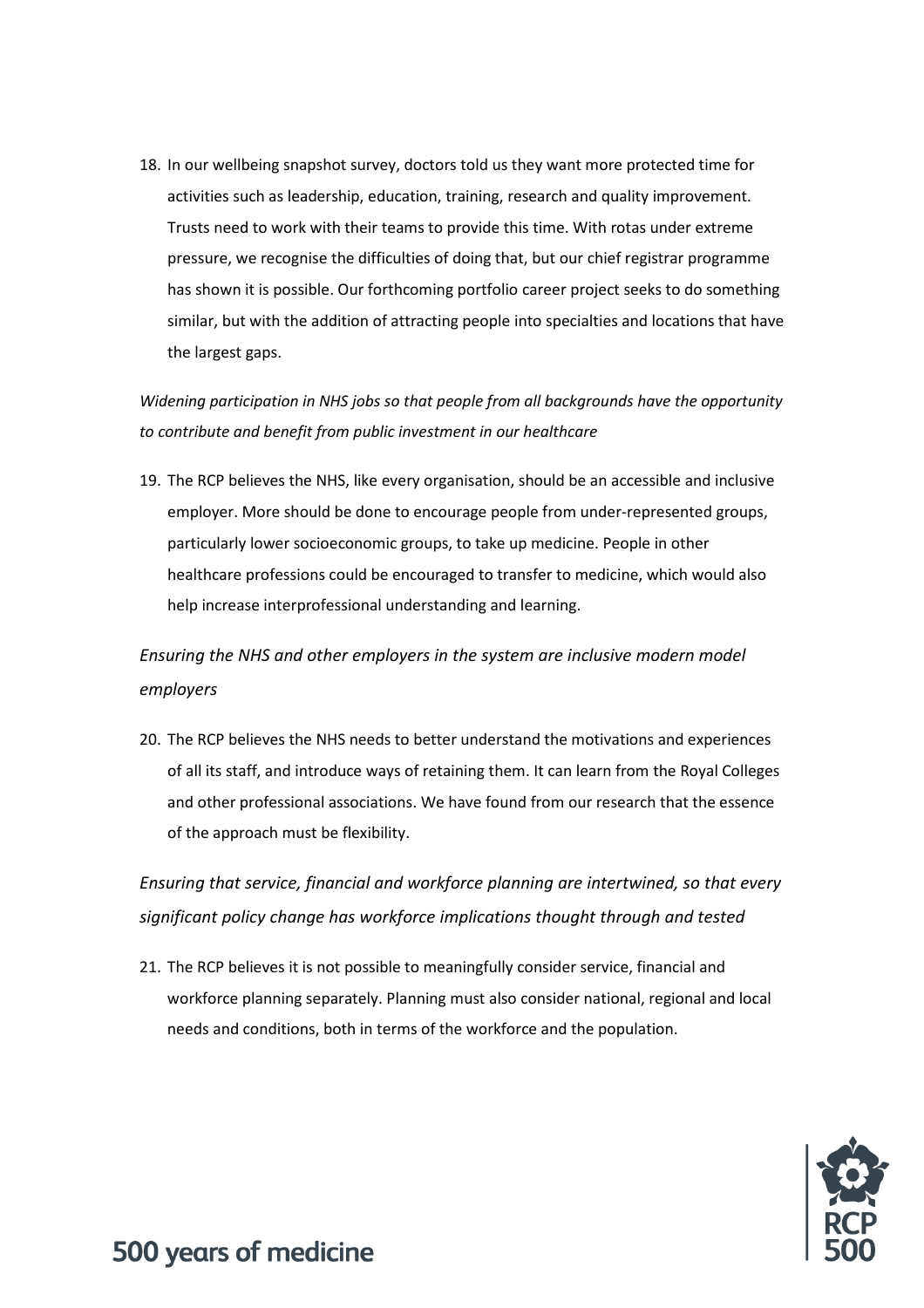- 22. Central to the success of this strategy is robust data. While we can and will act now with what we know, we cannot model and plan for the future accurately if we do not understand the present and recent past. For example, we need a clear understanding of how many staff and from what disciplines will be required to make the service sustainable and viable over the next two decades.
- 23. That means a single source of data in which everyone can have confidence. The development of that data requires the collation and analysis of the various data sets held by all stakeholders.
- 24. We need to know how many posts exist, how many are filled and by whom, in both training and non-training grades. We need to know how and why people move within, and leave, the system. Only when we understand what is happening and why will we be able to solve problems of recruitment and retention.

#### **Do you feel measures to secure the staff the system needs for the future can be added to, extended or improved, if so how?**

- 25. The RCP agrees we need to train more UK doctors, but we should also recognise the essential role played by people from other countries. Doctors from around the world are valuable members of our workforce, bringing with them different experiences and perspectives. We should build on the value and benefits of knowledge and skills exchange in creating and delivering excellence.
- 26. Complete self-sufficiency is an unrealistic aim. Since the foundation of the NHS, doctors from overseas have been a crucial element of its workforce. The RCP therefore questions why the aim has been included in this document, without any analysis of whether or not it will have any benefits for patients, citizens in general, the workforce, the NHS or UK plc.
- 27. In terms of training UK doctors, the RCP believes we need to plan for a worst case scenario, as opposed to a best case scenario. Taking into account likely demand, attrition, changing demographics and working patterns, and retirement, the number of medical school places needs to be doubled to 15,000 per year.

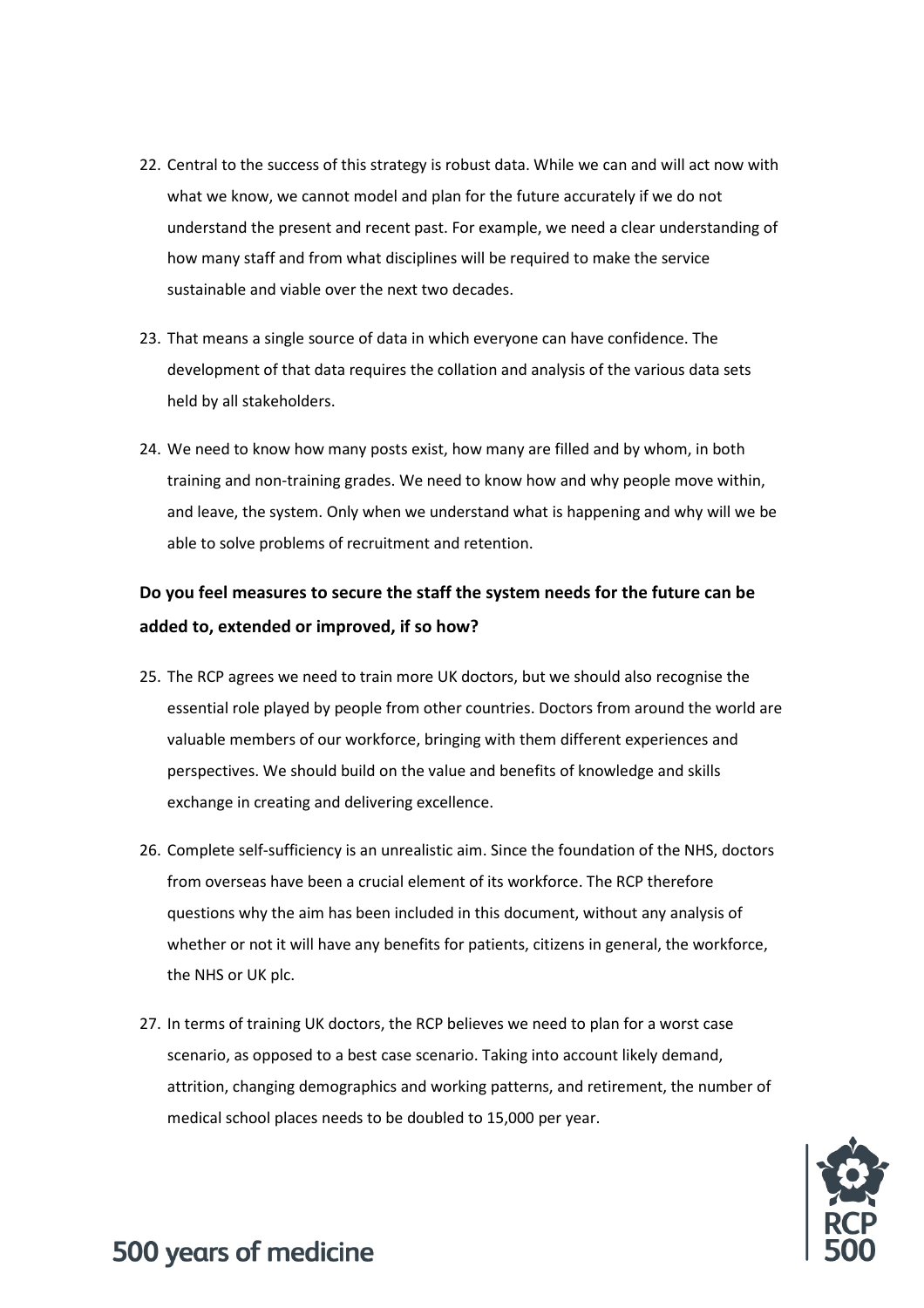- 28. At the same time, we need to be sure there are enough foundation doctor posts available. Particular attention should be given to creating these posts in areas and specialisms that have the largest gaps. Incentives should be created to encourage people to work in these areas, as we are piloting through our chief registrar programme and forthcoming portfolio careers project.
- 29. Credentialing and transferable qualifications need to be clearly defined and piloted before we know if they can help. There is likely to be significant scope in some medical specialties, but not all, and it is not a replacement for high-quality structured speciality training.
- 30. Employers need to be flexible enough to retain older doctors. They need to actively support portfolio careers after the age of 55 with the objective of keeping doctors working until they are 65. In April the RCP will publish guidance on supporting people to keep working later in their career. Anecdotally, changes to pension rules are reported as one of the drivers for early retirement. The government may wish to explore this.
- 31. Physician Associates and other medical associate professions are a key element of the solution as part of a multi-disciplinary team. By freeing up consultants and doctors in training they increase access to quality care for patients. They act in an enabling role, helping to reduce the healthcare team's workload, and bring new talent to the NHS, adding to the skill mix within the teams. Through the Faculty of Physician Associates the RCP is increasing understanding of what PAs are and can do. These efforts need to be scaled up so more organisations can benefit from their membership of the workforce.

#### **Do you have comments on how we ensure the system is effectively training, educating and investing in the new and current workforce?**

- 32. Until the pressure is reduced by the recruitment of more doctors we will not be able to ensure the workforce is being effectively educated and trained.
- 33. As the RCP said when the UK Shape of Training steering group made its statement in 2015, we agree that we need more doctors with the general medical skills to care for the increasing numbers of patients coming to hospital with multiple medical conditions, particularly frail older patients. To train a good doctor who can provide generalist care together with specialist expertise requires adequate time.

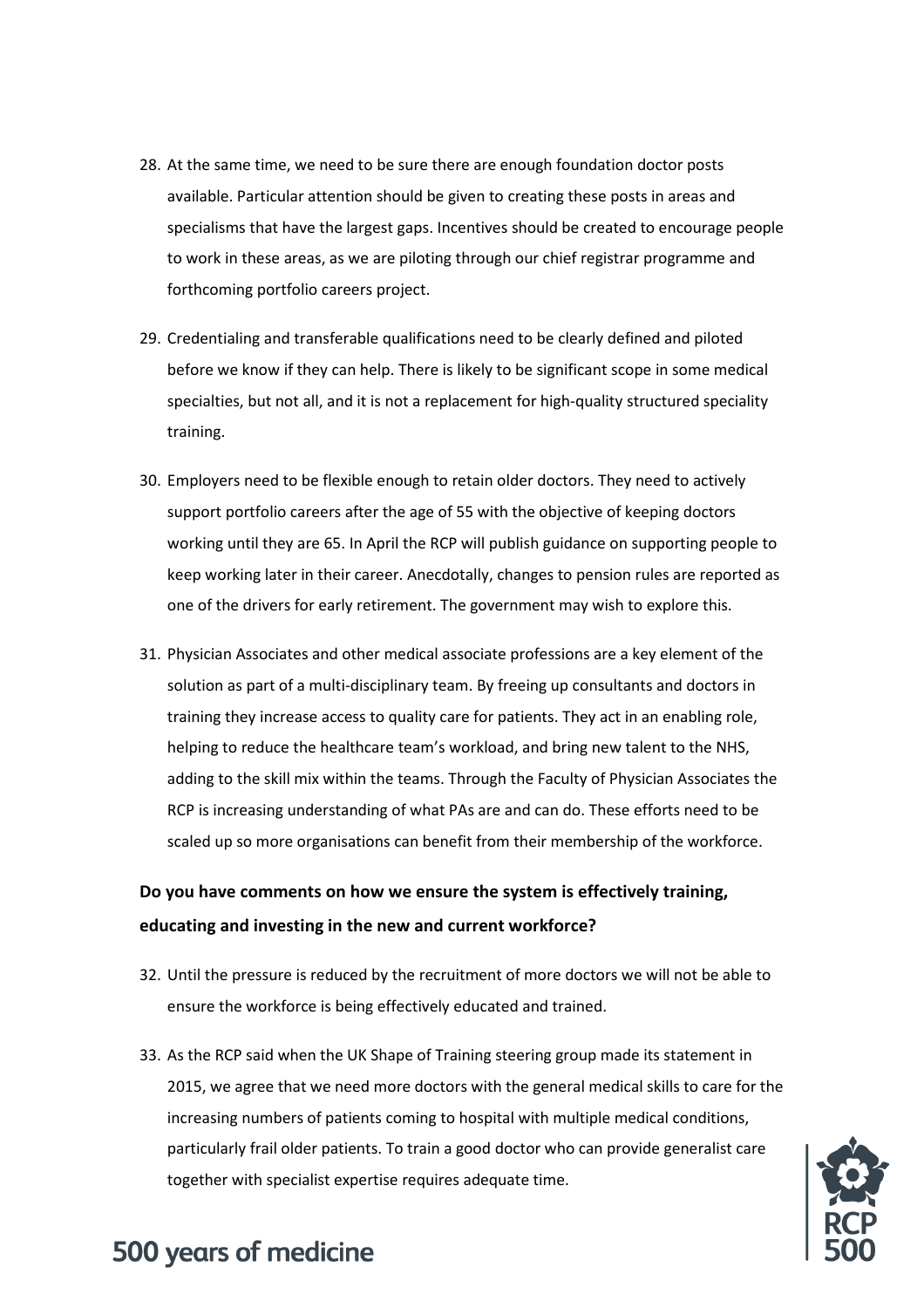- 34. We are against any shortening of training, as this would affect the quality of the care our doctors can provide. We were pleased that the announcement did not suggest a reduction in the number of years needed to train a doctor.
- 35. Medical associate professionals, such as Physician Associates, must be regulated. Regulation will ensure education and training, and therefore the professionals, meet the standards required by services.

#### **What more can be done to ensure all staff, starting from the lowest paid, see a valid and attractive career in the NHS, with identifiable paths and multiple points of entry and choice?**

- 36. In recent years the RCP has been told time and again by its members that morale is low and dropping. The main reason is pressure of workload. It forces doctors to act down and doctors in training to take on more than they should. It means there is no time for activities other than direct clinical care, such as research and education. These are things that are valued by doctors and attract them to the career in the first place.
- 37. There needs to be a focus on improving morale and wellbeing that begins with reducing this pressure by recruiting more doctors. But it also needs to include
	- improving mutual understanding and working practices in multidisciplinary teams
	- improving understanding between clinical staff and management, through initiatives such as Schwarz rounds and interprofessional learning
	- providing adequate resources in workplaces, including 24 hour access to food and water, and rest facilities
	- designing shift patterns with rest and circadian patterns in mind, educating doctors about sleep hygiene and making sure they are able to take protected breaks and do.

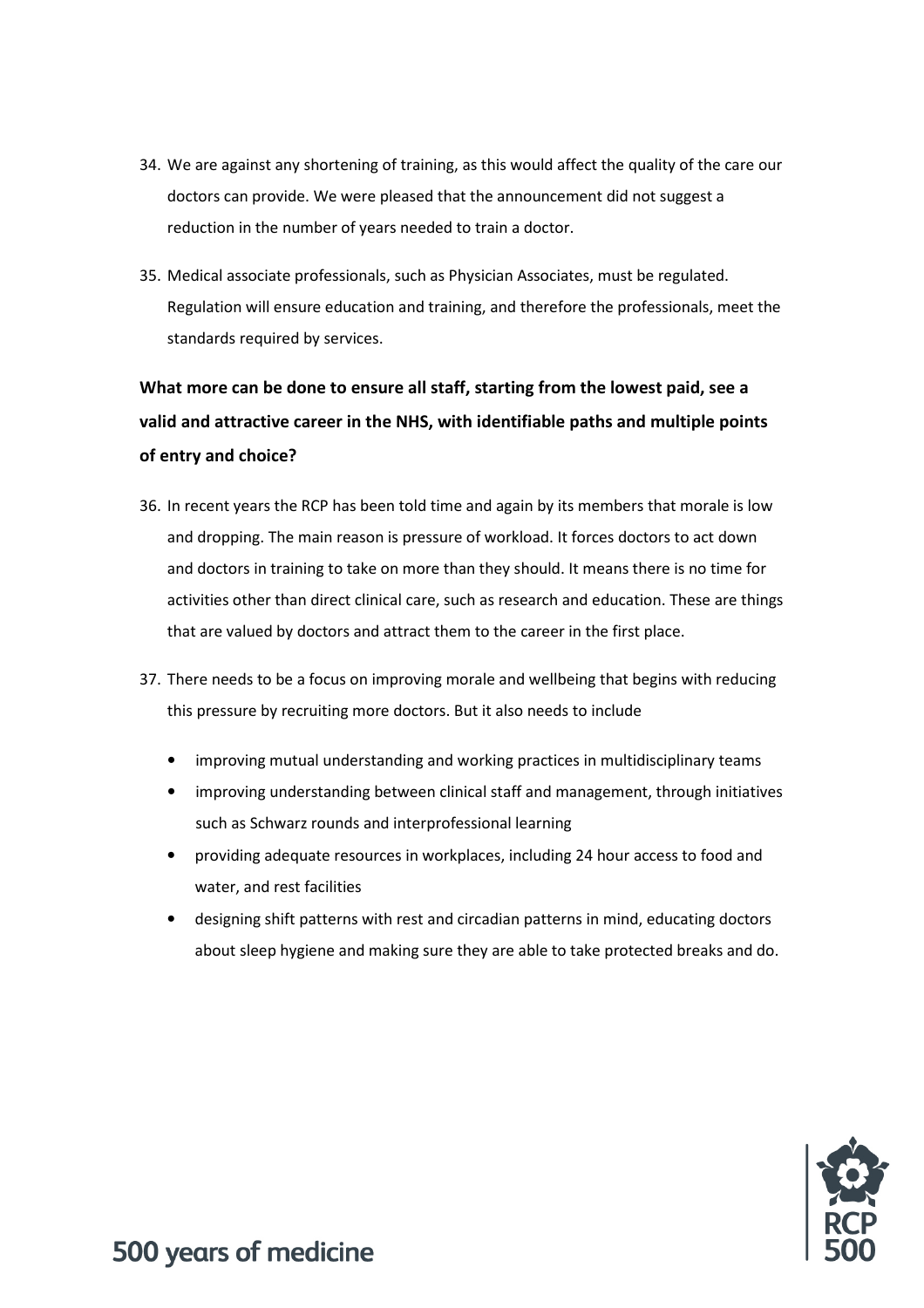- 38. There should be investment in initiatives that make careers more attractive. The RCP chief registrar scheme supports aspiring clinical leaders to develop the skills they need for consultant posts in the short to medium term. It also gives them the confidence and profile to pursue local and national senior leadership roles in the future, such as medical director and chief executive. Such a scheme could be rolled out in non-medical specialties and other areas, such as research, education and audit. These programmes should count towards training and extend beyond a single year.
- 39. The RCP is developing a flexible portfolio careers project. It will incentivise doctors in training to take up roles in specialties and locations that have the largest gaps. It will do that by providing with protected time to clinical informatics, education, leadership or research.

#### **Do you have any comments on how to better ensure opportunities to, and meets the needs and aspirations of, all communities in England?**

- 40. Medical schools, training providers and NHS organisations should focus more on local recruitment. This could begin with outreach to schools.
- 41. Education and training need to be more accessible. There should be part time medical school places and training should be delivered flexibly.
- 42. How medical schools recruit could be reviewed. The current focus is on people who perform well academically. A great focus could be given to identifying people who, while they may not be the strongest academically, possess other strengths, such as the psychological profile of a caring and patient-centred clinician.

#### **What does being a modern, model employer mean to you and how can we ensure the NHS meets those ambitions?**

43. A modern, model employer, first and foremost, is flexible. It understand the motivations and needs of its staff. It understands the needs and likely demand of people who use its services. It ensures it has enough people to deliver the service it aims to deliver. It makes sure everyone's workload is manageable, that they have development opportunities and the time to take them up, and that they feel valued.

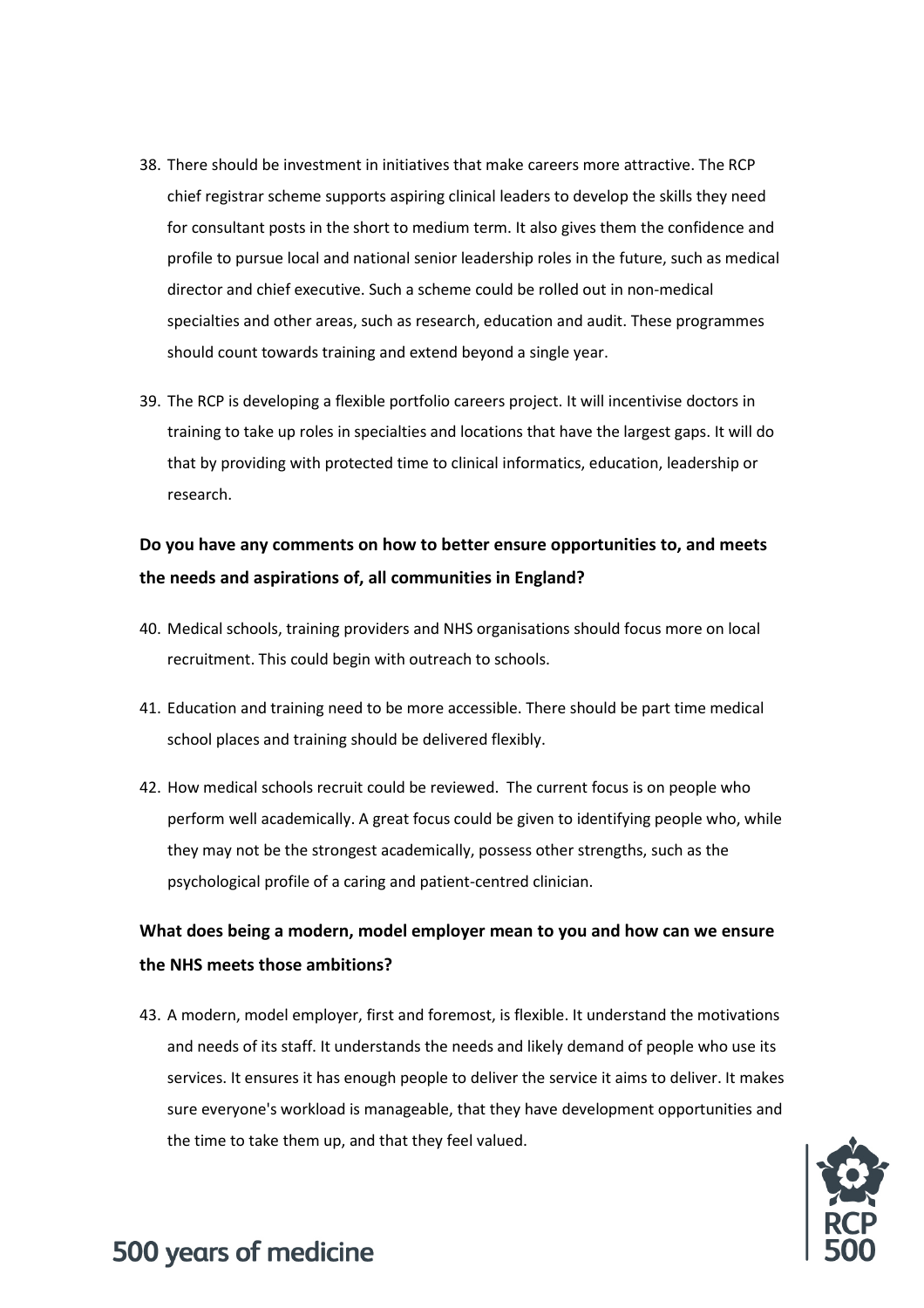- 44. If an employer does not have enough people, it cannot make these things a reality. If it cannot make these things a reality, it cannot protect the wellbeing of its staff, and morale will worsen.
- 45. This is why we need to maximise recruitment of doctors from outside the UK immediately. It will relieve short term pressure so we can focus on making the service sustainable in the long term.

#### **Do you have any comments on how we can ensure that our NHS staff make the greatest possible difference to delivering excellent care for people in England?**

- 46. We are not allowing NHS doctors, who have benefited from some of the best medical education in the world, to deliver the standard of care they were trained to deliver. Consultants regularly act down to fill rota gaps, and doctors in training are placed in situations that are unsafe for patients and themselves. This is both inefficient and ineffective.
- 47. Flexibility, effective deployment, and a greater focus on the health and wellbeing of patients will only be possible when we properly invest in health and social care. That funding must be enough to meet patient need, and there must be more investment in public health initiatives, including the public health workforce, that reduce that need.
- 48. There is growing evidence that the best performing hospitals are managed by doctors. There needs to be a greater emphasis on leadership and management training for doctors in training and consultants. That means protected time for non-clinical care work, access to more CPD, and schemes such as clinical fellows. The Faculty of Medical Leadership and Management, and similar organisations for other professions, should lead this work.
- 49. The lack of social care provision is adding to the pressure on hospitals. The government's green paper on proposals to reform care and support for older people is urgently needed. The RCP believes it must take a broad view, including residential homes and home care provision, but also wider community-based support that enables people to live well at home.